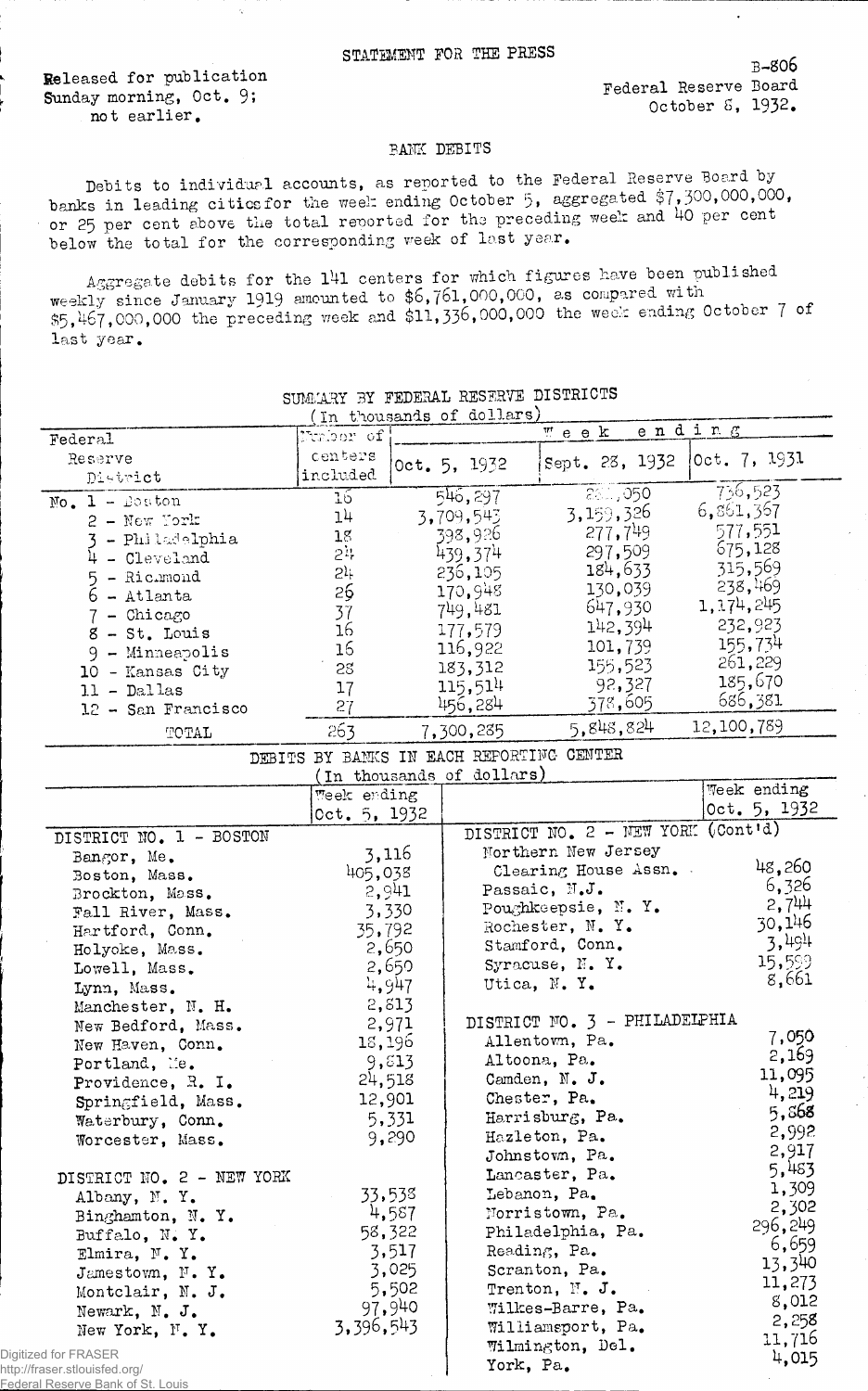## DEBITS BY BAWKS IF EACH REPORTING- CENTER

|                                  |                | In thousands of dollars)          | $3 - 806a$   |
|----------------------------------|----------------|-----------------------------------|--------------|
|                                  | Week ending    |                                   | Week ending  |
|                                  | Oct. 5, 1932   |                                   | 0ct. 5, 1932 |
| DISTRICT NO. 4 - CLEVELAND       |                | DISTRICT NO. 6 - ATLANTA (Cont'd) |              |
| Akron, Ohio                      | 13,022         | Elberton, Ga.                     | 169          |
| Butler, Pa.                      | 1,935          | Hattiesburg, Miss.                | 835          |
| Canton, Ohio                     | 4,690          | Jackson, Miss.                    | 4,116        |
| Cincinnati, Ohio                 | 58,668         | Jacksonville, Fla.                | 9,057        |
| Cleveland, Ohio                  | 131,178        | Knoxville, Tenn.                  | 4,775        |
| Columbus, Ohio                   | 23,328         | Macon, Ga.                        | 2,178        |
| Dayton, Ohio                     | 12,301         | Meridian, Miss.                   | 1,393        |
| Erie, Pa.                        | 4,580          | Miami, Fla.                       | 2,787        |
| Franklin, Pa.                    | 686            | Mobile, Ala.                      | 5,559        |
| Greensburg, Pa.                  | 1,527          | Montgomery, Ala.                  | 3,163        |
| Hamilton, Ohio                   | 2,234          | Mashville, Tenn.                  | 13,858       |
| Homestead, Pa.                   | 580            | Newman, Ga.                       | 302          |
| Lexington, Ky.                   | 3,316          | New Orleans, La.                  | 52,004       |
| Lima, Ohio                       | 2,701          | Pensacola, Fla.                   | 1,115        |
| Lerain, Ohio                     | 864            | Savannah, Ga.                     | 6,979        |
| Middletown, Ohio                 | 1,130          | Tampa, Fla.                       | 3,370        |
| Oil City, Pa.                    | 1,971          | Valdosta, Ga.                     | 580          |
| Pittsburgh, Pa.                  | 137,894        | Vicksburg, Miss.                  | 902          |
| Springfield, Ohio                | 2,773          |                                   |              |
| Steubenville, Ohio               | 1,254          | DISTRICT NO. 7 - CHICAGO          |              |
| Toledo, Ohio                     | 19,912         | Adrian, Mich.                     | 566          |
| Warren, Ohio                     | 1,518          | Aurora, Ill.                      | 1,257        |
| Wheeling, $W.$ Va.               |                | Battle Creek, Mich.               | 3,129        |
| Youngstown, Ohio                 | 9,868          | Bay City, Mich.                   | 1,611        |
| Zanesville, Ohio                 | 1,444          | Bloomington, Ill.                 | 2,145        |
|                                  |                | Cedar Rapids, Iowa                | 6,952        |
| DISTRICT NO. 5 - RICHMOND        |                | Chicago, $111.$                   | 459,141      |
| Asheville, N. C.                 | 2,180          | Danville, Ill.                    | $1,749$ .    |
| Baltimore, Md.                   | 79,092         | Davenport, Ia.                    | 5,930        |
| Charleston, S. C.                | 2,991          | Decatur, Ill.                     | 2,291        |
| Charleston, W. Va.               | 7,352          | Des Moines, Iowa                  | 15,265       |
| Charlotte, N. C.                 | 8,763          | Detroit, Mich.                    | 106,323      |
| Columbia, S. C.                  | 3,412          | Dubuque, Iowa                     | 1,135        |
| Cumberland, Me.<br>Danville, Va. | 1,316          | Flint, Mich.                      | 5,817        |
| Durham, N. C.                    | 1,429          | Fort Wayne, Ind.                  | 5,425        |
| Greensboro, N. C.                | 4,231          | Gary, Ind.                        | 1,013        |
| Greenville, S. C.                | 2,958          | Grand Rapids, Mich.               | 9,561        |
| Hagerstown, Md.                  | 2,744          | Green Bay, Vis.                   | 2,135        |
| Huntington, W. Va.               | 1,722<br>2,222 | Indianapolis, Ind.                | 25,715       |
| Lynchburg, Va.                   | 3,916          | Jackson, Mich.                    | 2,789        |
| Newport News, Va.                | 1,595          | Kalamazoo, Mich.                  | 3,953        |
| Norfolk, Va.                     | 7,918          | Lansing, Mich.                    | 3,422        |
| Portsmouth, Va.                  | 857            | Mason City, Iowa                  | 1,442        |
| Raleigh, N. C.                   | 3,910          | Milwaukee, Wis.<br>Moline, Ill.   | 39,165       |
| Richmond, Va.                    | 28,496         | Muscatine, Iowa                   | 1,195<br>686 |
| Roanoke, Va.                     | 5,298          | Oshkosh, Wis.                     | 1,729        |
| Spartanburg, S. C.               | 1,273          | Peoria, Ill.                      | 6,796        |
| Washington, D. C.                | 53,775         | Rockford, Ill.                    | 2,359        |
| Wilmington, N. C.                | 2,413          | Saginaw, Mich.                    | 2,744        |
| Winston-Salem, N. C.             | 6,242          | Sheboygan, Wis.                   | 2,048        |
|                                  |                | Sioux City, Iowa                  | 6,885        |
| DISTRICT NO. 6 - ATLANTA         |                | South Bend, Ind.                  | 5,335        |
| Albany, Ga.                      | 745            | Springfield, Ill.                 | 5,666        |
| Atlanta, Ga.                     | 26,915         | Terre Haute, Ind.                 | 2,744        |
| Augusta, Ga.                     | 4,092          | Waterloo, Iowa                    | 1,342        |
| Dirmingham, Ala.                 | 16,570         | Champaign-Urbana, Ill.            | 2,021        |
| Brunswick, Ga.                   | 393            |                                   |              |
| Chattancoga, Tenn.               | 7,382          |                                   |              |
| Columbus, Ga.                    | 1,217          |                                   |              |
| Dothan, Ala.                     | 492            |                                   |              |

 $\hat{\boldsymbol{\beta}}$ 

Digitized for FRASER http://fraser.stlouisfed.org/ Federal Reserve Bank of St. Louis

 $\sim$  .